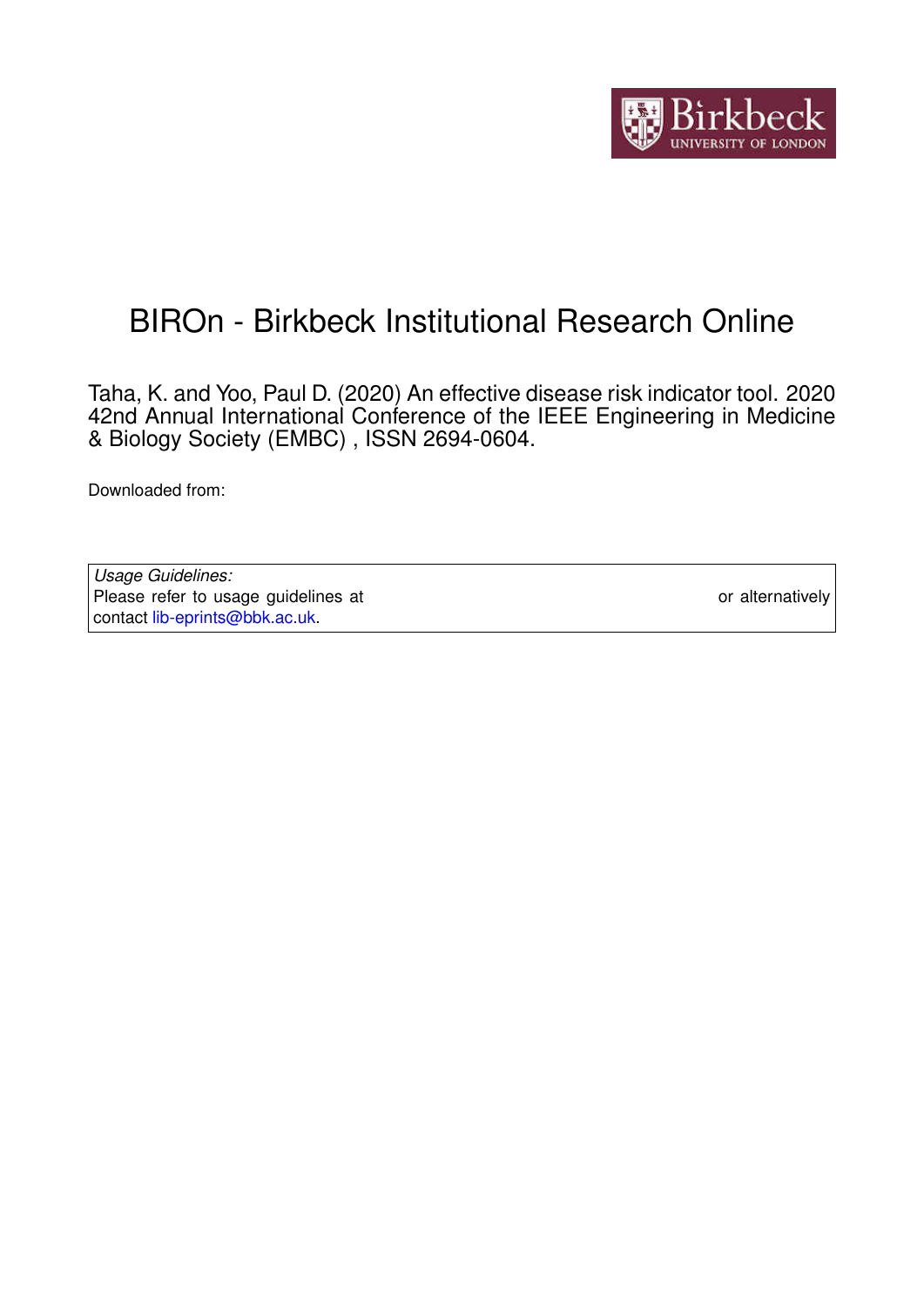# **An Effective Disease Risk Indicator Tool**

Kamal Taha Paul D. Yoo

*Abstract***—Each mixture of deficient molecular families of a specific disease induces the disease at a different time frame in the future. Based on this, we propose a novel methodology for personalizing a person's level of future susceptibility to a specific disease by inferring the mixture of his/her molecular families, whose combined deficiencies is likely to induce the disease. We implemented the methodology in a working system called DRIT, which consists of the following components: logic inferencer, information extractor, risk indicator, and interrelationship between molecular families modeler. The information extractor takes advantage of the exponential increase of biomedical literature to extract the common biomarkers that test positive among most patients with a specific disease. The logic inferencer transforms the hierarchical interrelationships between the molecular families of a disease into rule-based specifications. The interrelationship between molecular families modeler models the hierarchical interrelationships between the molecular families, whose biomarkers were extracted by the information extractor**. **It employs the specification rules and the inference rules for predicate logic to infer as many as possible probable deficient molecular families for a person based on his/her few molecular families, whose biomarkers tested positive by medical screening. The risk indicator outputs a risk indicator value that reflects a person's level of future susceptibility to the disease. We evaluated DRIT by comparing it experimentally with a comparable method. Results revealed marked improvement.**

## *Keywords- Gene-disease association, disease risk indicator, information extraction, predicate logic, inference rules.*

#### I. INTRODUCTION

We introduce in this paper a novel methodology for personalizing a person's level of future susceptibility to a specific disease. The methodology overcomes the limitations of current methods. We implemented the methodology in a working system called **D**isease **R**isk **I**ndicator **T**ool (**DRIT**). The proposed system DRIT is able to predict the level of future susceptibility to a specific disease for a person. It is composed of the following four components: information extractor, interrelationship between molecular families modeler, logic inferencer, and risk indicator. The information extractor extracts from biomedical literature the common biomarkers that test positive among most patients with a specific disease. The component employs novel *strict* rulebased information extraction techniques constructed based on established linguistic theories. These strict rules ensure that *only* the biomarkers terms that are closely associated with a disease are extracted.

The interrelationship between molecular families modeler models the hierarchical interrelationships between the molecular families of a disease**,** whose biomarkers were extracted by the information extractor. This helps in inferring

Department of Electrical and Computer Engineering Department of Computer Science and Information Systems Khalifa University, Abu Dhabi, UAE Birkbeck College, University of London, UK [kamal.taha@ku.ac.ae](mailto:kamal.taha@ku.ac.ae) [paul@dcs.bbk.ac.uk](mailto:paul@dcs.bbk.ac.uk)

> the mixture of molecular families, whose combined deficiencies may induce the disease. It also helps in inferring a person's probable deficient molecular families of a disease based on his/her biomarkers that tested positive by medical screening**.**

> The logic inferencer infers as many as possible probable deficient molecular families of a disease for a person based on his/her few molecular families, whose biomarkers tested positive by medical screening. This is crucial because, the more deficient molecular families of a disease inferred for a person, the more accurate is the prediction of his/her level of future susceptibility to the disease. With reference to the hierarchical interrelationships between the molecular families, the component first composes rule-based specifications that reflects the relationships between the molecular families of a specific disease. Then, the component uses a person's *initial* deficient molecular families as given premises to recursively trigger the appropriate specification rules by applying the *standard inference rules* of predicate logic. This leads to inferring as many as possible deficient molecular families of a disease for the person. Each *mixture* of molecular families, whose combined deficiencies may induce a specific disease, gives a different indication of future level of susceptibility to the disease [3]. Based on this, the risk indicator component assigns a risk indicator value for a person's level of future susceptibility to the disease based on his/her inferred mixture of deficient molecular families.

# II. OUTLINE OF THE APPROACH

Fig. 1 presents the system architecture. It shows the relationships between the four components comprising our proposed system DRIT. With reference to the system architecture in Fig. 1, we outline below the sequential processing steps taken by DRIT to predict the level of future susceptibility to a specific disease for a person:

- *1. Information extractor component:* This component extracts from biomedical literature the common Molecular Markers **(MMs)** that test positive among most patients with a specific disease. Section III describes this process in details.
- *2. Interrelationship between Molecular Families (MFs) modeler component:* This component models the hierarchical interrelationships between the molecular families of a disease, whose MMs were extracted by the information extractor component. The component performs the modeling through the following steps:
	- *a) Constructing Molecular Characteristic Trees (MCTs):* The component constructs MCTs for each set *S* of biomarkers received from the information extractor that belongs to a same molecular family. Each tree is rooted at one of the biomarkers in the set *S*. Section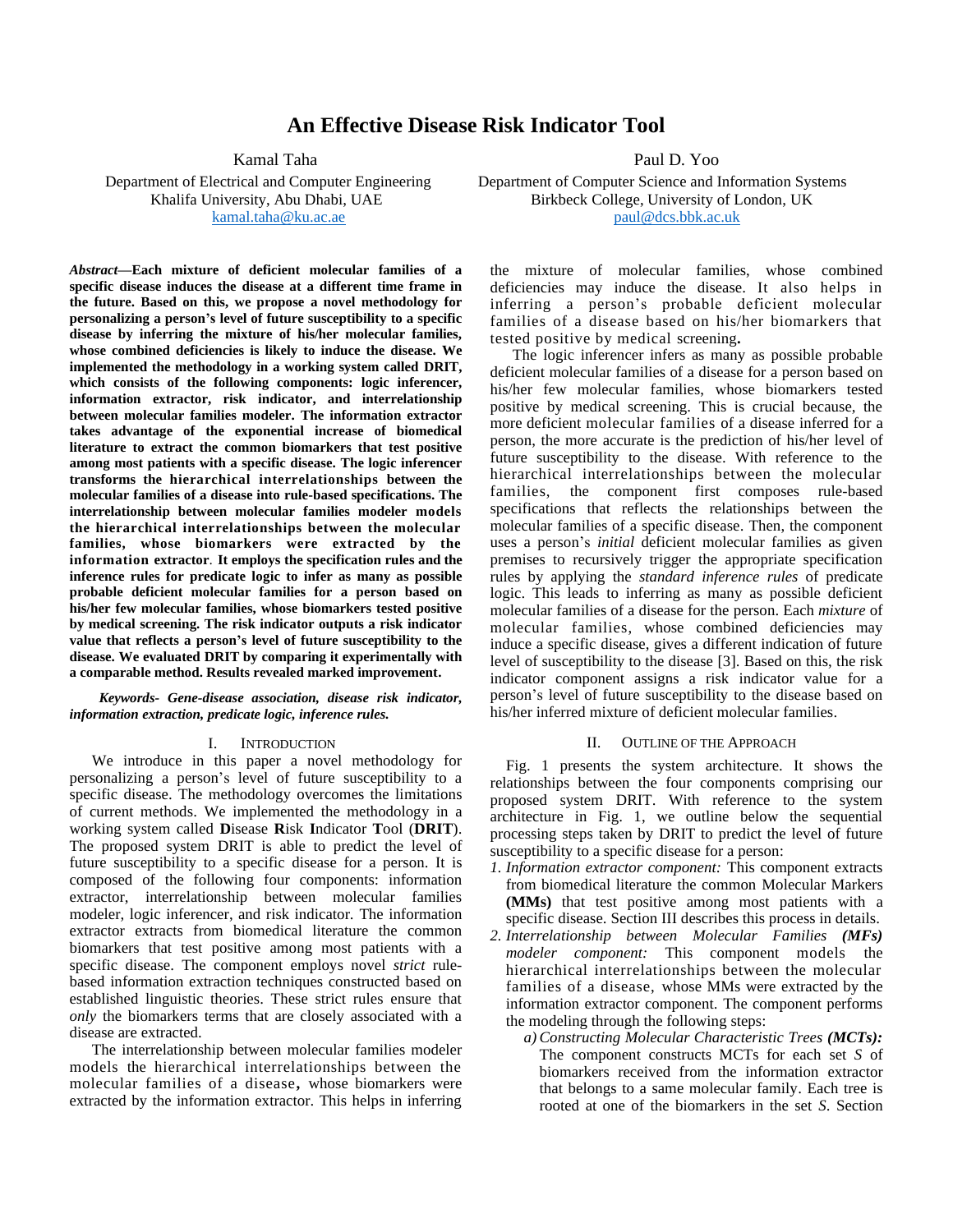IV-A describes this process in details.

- *b) Constructing MF* Interrelationships Network *(MFIN):* The component constructs a MFIN representing the hierarchical interrelationships between the MFs of the disease based on their shared biological characteristics manifested in their MCTs. Section IV-B describes this process.
- *3. Logic inferencer component:* This component applies the inference rules for predicate logic to infer as many as possible deficient MFs for a person. It performs the inferencing through the following two steps:
	- *a) Composing rule-based specifications:* The component composes specification rules that reflect the interrelationships between the different MFs of a disease. It composes these rules with reference to the MFIN. Section V-A describes this process.
	- *b) Applying the inference rules for predicate logic:* This component uses the person's initial molecular families, whose biomarkers tested positive by medical screening, as given premises to recursively trigger the appropriate specification rules. It does so by applying the *standard inference rules* for predicate logic. Section V-B describes this process.
- *4. Risk indicator component:* Based on the mixture of deficient molecular families of the person inferred by the logic inferencer component, this component outputs a risk indicator value. The indicator reflects the person's level of future susceptibility to the disease.



# III. INFORMATION EXTRACTOR

We first retrieve the biomedical literature associated with a specific disease from reputable biological databases. DRIT extracts from each set of publications associated with a disease the MM terms that are semantically related to the disease terms. We retrieved the literature and disease data from the following databases: (1) PubMed [8] for downloading published works about diseases, (2) Online Mendelian Inheritance in Man (OMIM) [1] for retrieving human genes, genetic disorders, and traits, (3) Human Protein Atlas (HPA) [8] for retrieving expression profiles of human protein coding genes, and (4) UniProtKB [3] for retrieving the functional information on proteins. DRIT employs novel computational linguistic techniques for extracting the MM terms that are semantically related to a disease term. The techniques consider not only the explicit co-occurrences of terms but also their implicit co-occurrences in sentences.

#### IV. INTERRELATIONSHIP BETWEEN MFS MODELER

#### *A. Constructing MCTs*

Most molecules associated with a disease have overlapping biological characteristics. To account for these characteristics, we build Molecular Characteristic Trees **(MCTs)** for each MF of a specific disease. An MCT models the hierarchical interrelationships between the molecules of a MF based on their overlapping biological characteristics. A set of MCTs are constructed for each MF. The number of these MCTs is the number of the MMs extracted by the information extractor component (recall Section III) that belongs to the MF. Each MCT will be rooted at a node representing one of the MMs of the MF.

Let *S* be a set of MFs of a specific disease, whose MMs were extracted by the information extractor component. To account for the common biological characteristics among the molecules of each MF  $mf \in S$ , we construct MCTs for mf. Each MCT *mct* that belongs to *mf* is constructed as follows. *mct* will be rooted at a node *ni* representing a MM  $mm \in mf$ . Each molecule *mol* that is biologically related to *mm* is represented by a node  $n_i$  and is connected to  $n_i$  by an edge. The molecules biologically related to *mol* are represented by nodes, which will be connected to  $n_i$  by edges. This process continues until all molecules belong to *mf* are exhausted.

 *Example 1 (running example):* Consider the MF "CXC chemokine", which is involved in Type 2 Diabetes **(T2D)**. Fig. 2 shows a fragment of the MCTs for "CXC chemokine". The two MCTs in the figure are rooted at the MMs "IL-8" and "TNF- $\alpha$ ", which belong to "CXC chemokine" and involved in T2D. The figure shows fragments of the interrelationships between some of the molecules related to the two MMs.



**Fig 2:** Fragment of MCTs for the MF "CXC chemokine" associated with T2D

## *B. Constructing MFIN*

To infer the MFs, whose combined deficiencies induces a specific disease, we need to identify their interrelationships. These interrelationships will be transformed by DRIT into inference specification rules, which will be used by the system to infer as many as possible deficient MFs for a person. Towards this, we construct a network representing the hierarchical interrelationships between the MFs of a disease based on their shared molecules manifested in the MCTs of these MFs. We call the resulting network MF Interrelationships Network **(MFIN)**.

The hierarchical relationship between two MFs *mf<sup>x</sup>* and *mf<sup>y</sup>* is depicted in the MFIN based on the relative hierarchical levels of their common molecules at their MCTs. Let *ŝ* be a set of common molecules between *mf<sup>x</sup>* and *mfy*. Let the hierarchical levels of *ŝ* in the MCT of  $m f<sub>x</sub>$  be higher than the hierarchical levels of  $\hat{s}$  in the MCT of *mfy*. In this case, *mf<sup>x</sup>* is more specific and the direction of the relationship between  $mf_x$  and  $mf_y$  is manifested in the MFIN by an edge from *mf<sup>x</sup>* to *mfy*.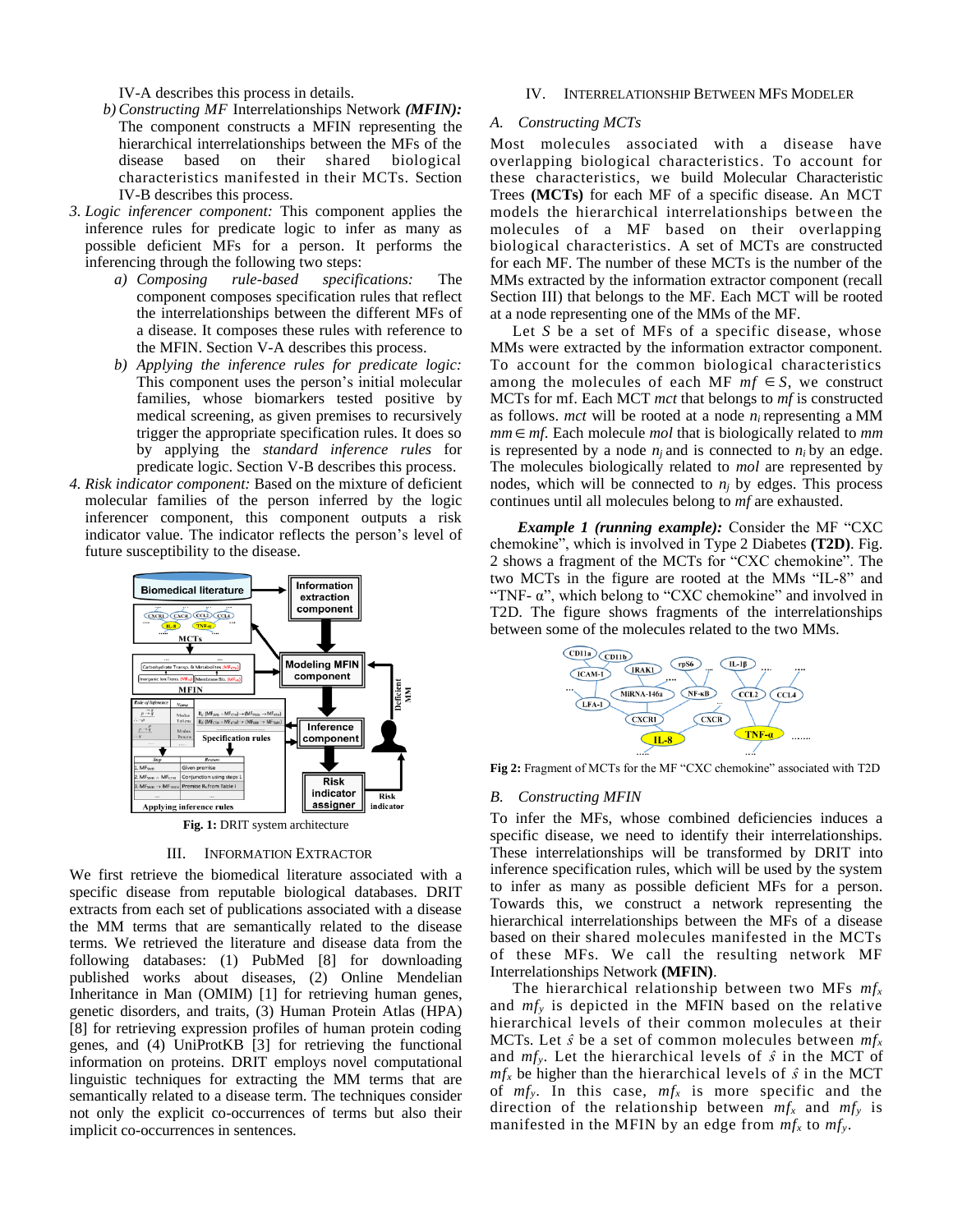*Example 2 (running example):* Fig. 3 shows a fragment of MFIN depicting the interrelationships between the MFs associated with T2D in our running example.



 $\boxed{\text{Inorganic Ion Trans.}(\text{DMF}_{\text{HT}})}$  Membrane Biogenesis (DMF<sub>MB</sub>)

**Fig 3:** A fragment of MFIN depicting the hierarchical interrelationships between MFs associated with T2D in our running example.  $MF_{xyz}$  denotes the MF, whose name abbreviation is xyz

## V. LOGIC INFERENCER

#### *A. Composing Rule-Based Specifications*

We compose rule-based specifications that reflect the interrelationships between MFs, whose combined deficiencies may induce a specific disease. Eventually, these rules will be used by DRIT as inference rules to infer as many as possible probable deficient MFs of a disease for a person. We composed these rules with reference to the MFIN (recall Section IV-B) that depicts the interrelationships between MFs. Towards this, we convert the interrelationships between the MFs manifested in MFIN into transformation rules. Specifically, we convert the hierarchical interrelationships between the MFs in MFIN by chaining them together into logical transformation rules.

We compose the rule-based specifications in a format resemble the premises of predicate logic [9, 12]. A predicate is a logical statement composed of one or more variables. It is transformed to a proposition by connecting its statements by logical connectives. In the framework of DRIT, the specification rules are developed in the same manner. Specification rules are updated periodically to reflect newly discovered MMs for a disease or/and newly published works about the disease.

 *Example 3 (running example):* Fig. 4 shows a fragment of specification rules that reflect the interrelationships between MFs associated with T2D constructed with reference to the MFIN in our running example shown in Fig. 3.



**Fig. 4:** A Sample of specification rules that reflect the interrelationships between MFs associated with T2D constructed with reference to the MFIN in Fig. 3.  $R_i$  denotes rule/premise number *i*. The logic symbols " $\wedge$ ", " $\vee$ ", and

"→" denote conjunction, logical disjunction, and implies respectively

# *B. Applying the Inference Rules for Predicate Logic*

The more deficient MFs of a disease identified for a person, the more accurate is the prediction of his/her level of future susceptibility to the disease. Therefore, we propose to use the inference rules of predict logic [2, 6] to infer as many as possible probable deficient MFs of a disease for a person based on his/her few MFs, whose MMs tested positive by medical screening.

By matching a person's biological molecules (e.g., MMs) that revealed abnormalities for a specific disease by medical screening with the corresponding ones in the MCTs of the disease's MFs, DRIT is able to identify the person's *initial* deficient MFs. DRIT will use these *initial* MFs as given premises to trigger the appropriate specification rules (recall Section V-A) by applying the *standard inference rules* for predicate logic. This will lead to implicitly infer as many as possible probable deficient MFs of the disease for the person. Fig. 5 shows the major standard inference rules for predicate logic [12]*.* Thus, DRIT employs the following for inferring most of the deficient MFs of a disease for a person: (1) the specification rules (i.e., premises) of a disease, (2) the initial deficient MFs *(i.e., given premises)* for a person identified by medical screening, and (3) the standard inference rules for predicate logic (recall Fig. 5).

The specification rules are triggered by applying the standard inference rules for predicate logic. DRIT triggers recursively the specification rules using the given premises, auxiliary inferred premises, and the standard inference rules for predicate logic. At each recursion, a specification rule (i.e., a premise) is triggered and applied to the premises that have been proven previously. This will lead to a newly proven premise. The conclusions will be a set of inferred MFs. The conclusions are valid, if they have been deducted from all previous premises [11, 12].

| <b>Rule of inference</b>                           | <b>Name</b>              | <b>Rule of inference</b>                                                          | Name                         |
|----------------------------------------------------|--------------------------|-----------------------------------------------------------------------------------|------------------------------|
| $\neg q$<br>$p \rightarrow q$<br>$\neg p$          | Modus<br>Tollens         | p<br>$\cdot \cdot p \vee q$                                                       | Disjunctive<br>Amplification |
| $\boldsymbol{p}$<br>$p \rightarrow q$<br>$\cdot q$ | Modus<br>Ponens          | $\neg p \rightarrow$ False<br>$\cdot \cdot p$                                     | Contradiction                |
| $p \wedge q$<br>$\cdot p$                          | Simplification           | $p \wedge q$<br>$p \rightarrow (q \rightarrow r)$<br>$\cdot \cdot r$              | Conditional<br>Proof         |
| $\overline{p}$<br>$\cdot \cdot p \wedge q$         | Conjunction              | $p \rightarrow r$<br>$q \rightarrow r$<br>$\therefore$ $(p \vee q) \rightarrow r$ | Proof by<br>Cases            |
| $p \vee q$<br>$\cdot q$                            | Disjunctive<br>Syllogism | $p \rightarrow q$<br>$q \rightarrow r$<br>$\ldots p \rightarrow r$                | Law of<br>Syllogism          |

 **Fig. 5:** Major standard inference rules for predicate logic

 *Example 4 (running example):* Consider that the initial deficient MFs of T2D identified by medical screening for a person are MFsMB and MFCTM. As Fig. 6 shows, the inference rules could infer the following four MFs for the person: (1)  $MF_{TRXN}$  (from step 5), (2)  $MF_{ATM}$  (from step 8), (3)  $MF_{RRR}$ (from step 10), and (4)  $MF<sub>TRAN</sub>$  (from step 13).